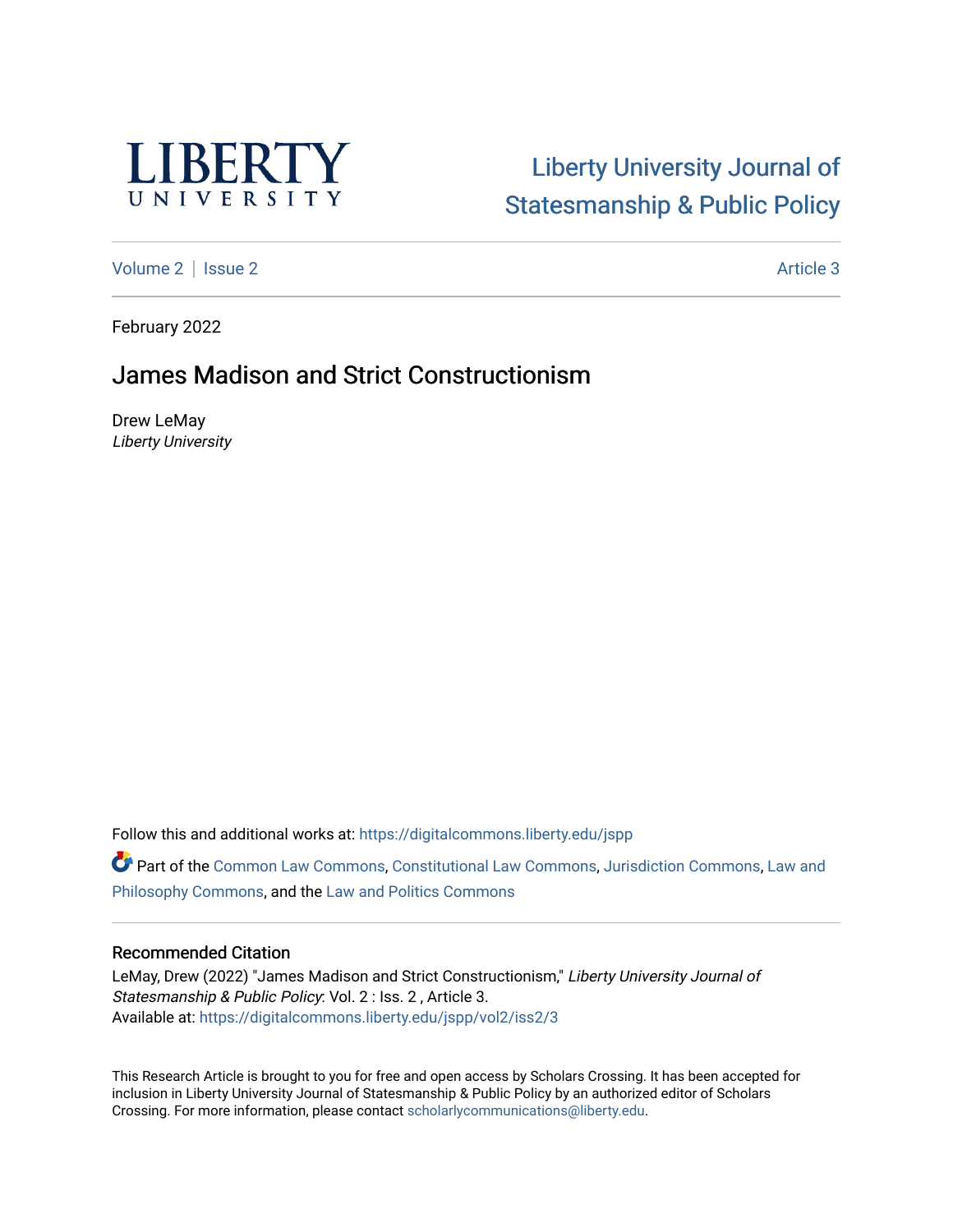#### **Introduction**

James Madison is often revered as the "Father of the Constitution," as he had a significant influence in the drafting of certain clauses and the ratification of the document itself. Apart from this fact, one particular debate has raged since the beginning of the Republic all the way into the present day: the debate on the way in which the Constitution of the United States should be interpreted. Many law experts have argued for a "broad" or "loose" understanding of the Constitution. Claiming it to be a "living, breathing, document," which allows for the document to evolve as American society and culture evolves. Others, however, see this view as dangerous and not what the Founders intended for the Constitution. This side, known as strict constructionism, argues that the Constitution must be read and interpreted in the manner in which it was originally written, only being able to change or evolve if absolutely necessary through a lengthy amendment process. Given the radical difference between both interpretations and that both sides claim to represent the Founders' intentions for how the supreme law of the land should be understood, it is crucial to determine which view is most correct. Therefore, given his involvement in and dedication to the Constitution, the purpose of this essay is to determine which school of interpretation James Madison practiced. To properly reach this conclusion, the contents of this essay include a summary of the methods of research utilized, an analysis of both loose and strict construction, as well as Madison's views on each, and a Biblical analysis of the issue.

#### **Research**

The only research method conducted in the drafting of this essay was that of qualitative research. The reason for this being is that, given the theme of political thought and theory, no quantitative research was necessary or numerical data available to formulate a proper conclusion for the hypothesis. Additionally, this essay draws from and cites scholarly articles, relevant to the topic that utilizes quantitative research, as well as definitions of political terms, quotes from the Bill of Rights of the Constitution of the United States, and a passage from Scripture. The philosophical, political, and worldview-based content of these sources in addition to its lack of numerical data solidifies the utilization of them as qualitative research.

#### **Analysis**

#### Introduction

Fortunately, James Madison was an active and vocal politician, with many direct statements pertaining to the Constitution itself and his personal political philosophy. This makes the process of analyzing and determining his view on strict and loose constructionism an immensely uncomplicated process. The analysis portion of this essay initially focuses on further defining the conflicting camps of loose and strict constructionism, as well as a summary of the utilization of the Ninth and Tenth Amendments of the Constitution, which set the precedent for how the powers, enumerated in the Constitution, would be construed. After this, an analysis of Madison's actions and statements is made in order to reach a conclusion on his view of how the Constitution should be interpreted.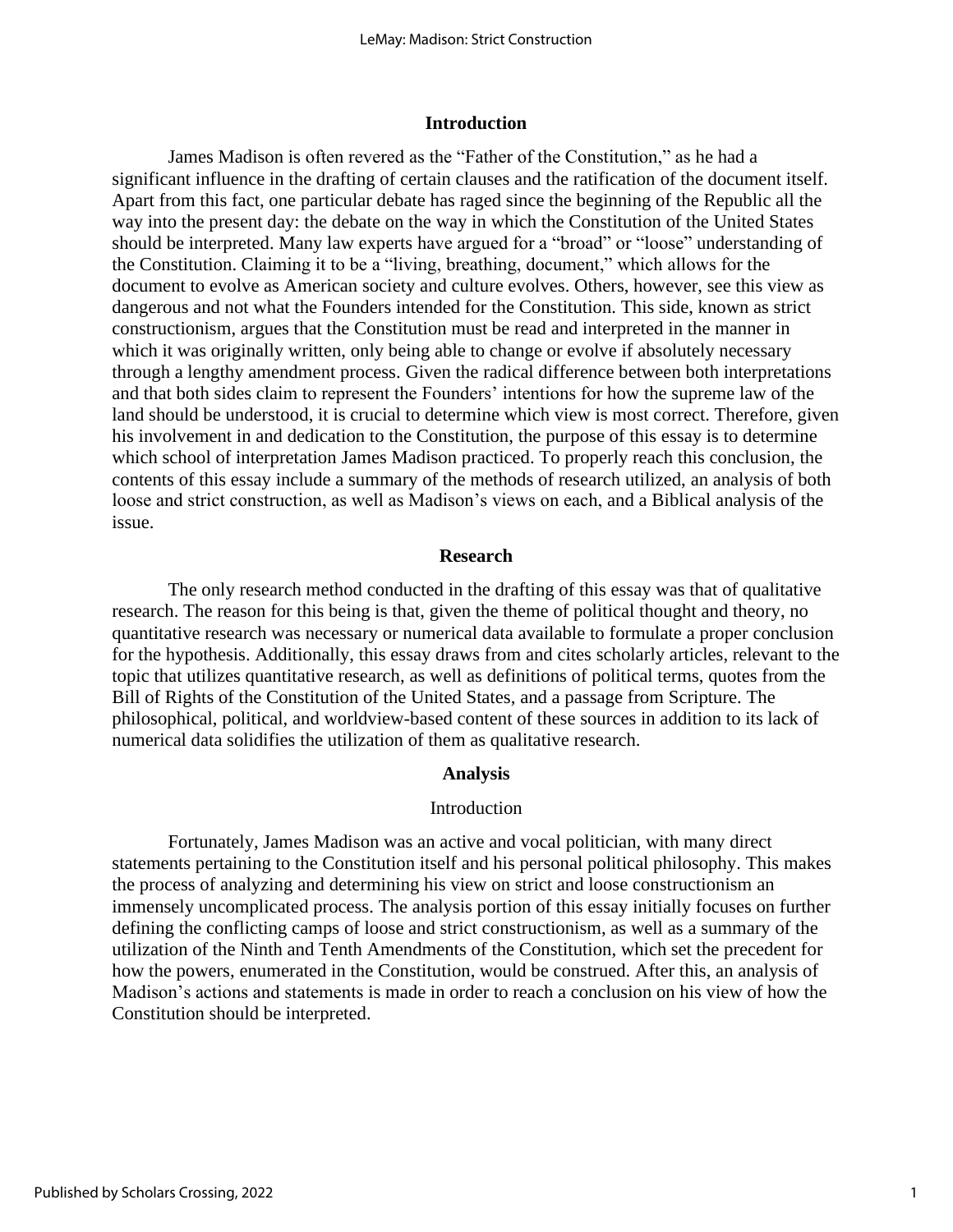### Strict and Loose Constructionism

As stated previously, it is necessary to provide an understanding of both strict and loose constructionism to properly bind the issue faced in this essay and to better understand the arguments made. A loose constructionist is defined as "an advocate of loose construction (as of a statute or constitution)," or more specifically, **"**one favoring a liberal construction of the Constitution of the U.S. to give broader powers to the federal government."<sup>1</sup> In an obverse manner, a strict constructionist is defined as "one who favors giving a narrow conservative construction of a given document or instrument," or once again more specifically, "one who favors a strict construction of the Constitution of the United States."<sup>2</sup> The fundamental difference between loose constructionism and strict constructionism is that the former proposes an increase in the powers of the federal government, while the latter believes otherwise. Strict constructionism proposes that the Constitution must be interpreted literally and as the words were written, whereas loose constructionism warrants that the Constitution must be interpreted in a manner that gives the "implied" powers to the national government. Strict construction was the more popular of the two philosophies after the founding of the United States with early Supreme Court cases ruling in favor of it, such as *United States v. Morrison, New York v. United States, Gregory v. Ashcroft, Alden v. Maine, United States v. Lopez,* and *Printz v. United States.<sup>3</sup>*

## Ninth and Tenth Amendments

The two key amendments behind outlining the proper interpretation of the Constitution are the Ninth and Tenth Amendments. Interestingly enough, both amendments were drafted by James Madison himself.<sup>4</sup> The Ninth Amendment states the following: "The enumeration in the Constitution, of certain rights, shall not be construed to deny or disparage others retained by the people." (U.S. Constitution, Amendment IX, Section I) Likewise, the Tenth Amendment states that, "The powers not delegated to the United States by the Constitution, nor prohibited by it to the states, are reserved to the states respectively, or to the people." (U.S. Constitution, Amendment X, Section I) Of the two interpretations of the Constitution, strict constructionism finds its basis in the Tenth Amendment.<sup>5</sup> In fact, the Ninth Amendment also supports strict constructionism. After the establishment of the new American republic, it was commonly understood that the Ninth Amendment actively restricted the federal government from increasing its power, while the Tenth established the principle of restriction of power, giving both a joint roll in protection against a powerful federal government.<sup>6</sup> However, the New Deal Era brought an end to the strict constructionist view of both amendments.<sup>7</sup> Many of the court cases decided

<sup>1</sup> *Dictionary by Merriam-Webster: America's Most-trusted Online Dictionary* "Definition of LOOSE CONSTRUCTIONIST," accessed December 6, 2020, https://www.merriamwebster.com/dictionary/loose%20constructionist.

<sup>2</sup> *Dictionary by Merriam-Webster: America's Most-trusted Online Dictionary* "Definition of STRICT CONSTRUCTIONIST," accessed December 6, 2020, https://www.merriamwebster.com/dictionary/strict%20constructionist.

<sup>&</sup>lt;sup>3</sup> Kurt T. Lash, "James Madison's Celebrated Report of 1800: The Transformation of the Tenth Amendment," *The George Washington law review* 74, no. 2 (February 2006): 165, https://heinonlineorg.ezproxy.liberty.edu/HOL/Page?collection=journals&handle=hein.journals/gwlr74&id=178&men\_tab=srchresult s#.

<sup>4</sup> Lash, "James Madison's Report," 180.

<sup>5</sup> Ibid, 165.

<sup>6</sup> Ibid, 175.

<sup>7</sup> Ibid, 189.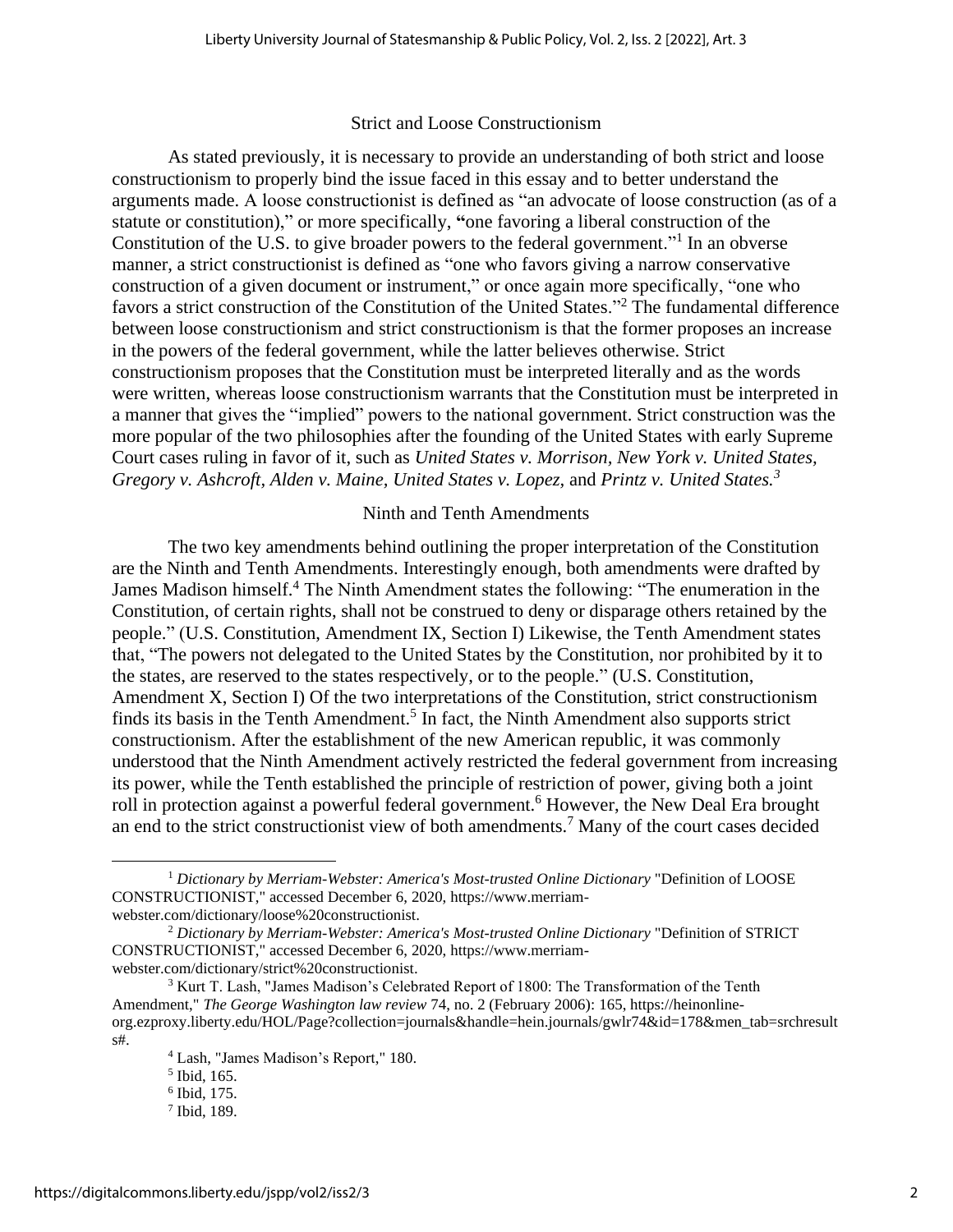during Depression America were responsible for this dramatic change. The ruling of *United States v. Darby* greatly increased federal intrastate commerce powers by denying precedent that the Tenth Amendment required a strict constructionist interpretation of powers enumerated to the national government by the Constitution.<sup>8</sup> Furthermore, the hearing of *Wickard v. Filburn* did not remotely acknowledge the Tenth Amendment.<sup>9</sup> This change led to a major shift from the historical precedent of strict constructionist rulings based on the Ninth and Tenth Amendments to many more loose constructionist ruling in recent history.

## Madison's View

Given a summary of strict and loose constructionism and the historical use of the Ninth and Tenth Amendments, it is imperative to analyze and determine James Madison's stance in this issue of interpretation. First and foremost, Madison believed that the federal government would fundamentally attempt to expand its powers through an improper interpretation of the Constitution.<sup>10</sup> Additionally, Madison made the claim that the Constitution did not allow for the expansion of federal powers but rather solidified the powers given to it in the Articles of Confederation.<sup>11</sup> In addition to this, Madison also stated:

The powers delegated by the proposed Constitution to the federal government are few and defined. Those which are to remain in the State governments are numerous and indefinite.... The powers reserved to the several States will extend to all the objects which, in the ordinary course of affairs, concern the lives, liberties, and properties of the people, and the internal order, improvement, and prosperity of the State.<sup>12</sup>

This leads to the conclusion that a broad interpretation of the constitution leads to the misplacement of authority and power, as sovereignty belongs to the people and not the federal government.<sup>13</sup> Madison also stressed the idea of veneration of the law. In fact, "Under Madisonian constitutionalism, institutions should mediate the will of the people, and constitutional change should be relatively infrequent because people need a constitution they can "venerate" and tinkering with it every generation would undermine this requirement of government."<sup>14</sup> Madison disagreed with his colleague Thomas Jefferson's insistence on the will of the people regularly being reflected in the law as he believed that constantly appealing to the whims of the people would negate veneration of that same law.<sup>15</sup> He believed that it would be a risk of major issues being determined by passion rather than reason.<sup>16</sup> Madison was convinced of the idea of venerating the law in a similar way that one venerates Almighty God.<sup>17</sup> However,

<sup>11</sup> Tate, "State Sovereignty," 191.

<sup>12</sup> Lash, "James Madison's Report," 166.

<sup>14</sup> Jeremy D. Bailey, "Should We Venerate That Which We Cannot Love? James Madison on

Constitutional Imperfection," *Political Research Quarterly* 65, no. 4 (2011): 732, doi:10.1177/1065912911427451.

<sup>15</sup> Bailey, "Venerate: Constitutional Imperfection," 732.

<sup>17</sup> Ibid, 733.

<sup>8</sup> Lash, "James Madison's Report," 192.

<sup>9</sup> Ibid, 193.

<sup>10</sup> Adam Tate, "James Madison and State Sovereignty, 1780–1781," *American Political Thought* 2, no. 2 (2013): 191, doi:10.1086/673130.

<sup>&</sup>lt;sup>13</sup> Tate, "State Sovereignty," 191.

 $16$  Ibid.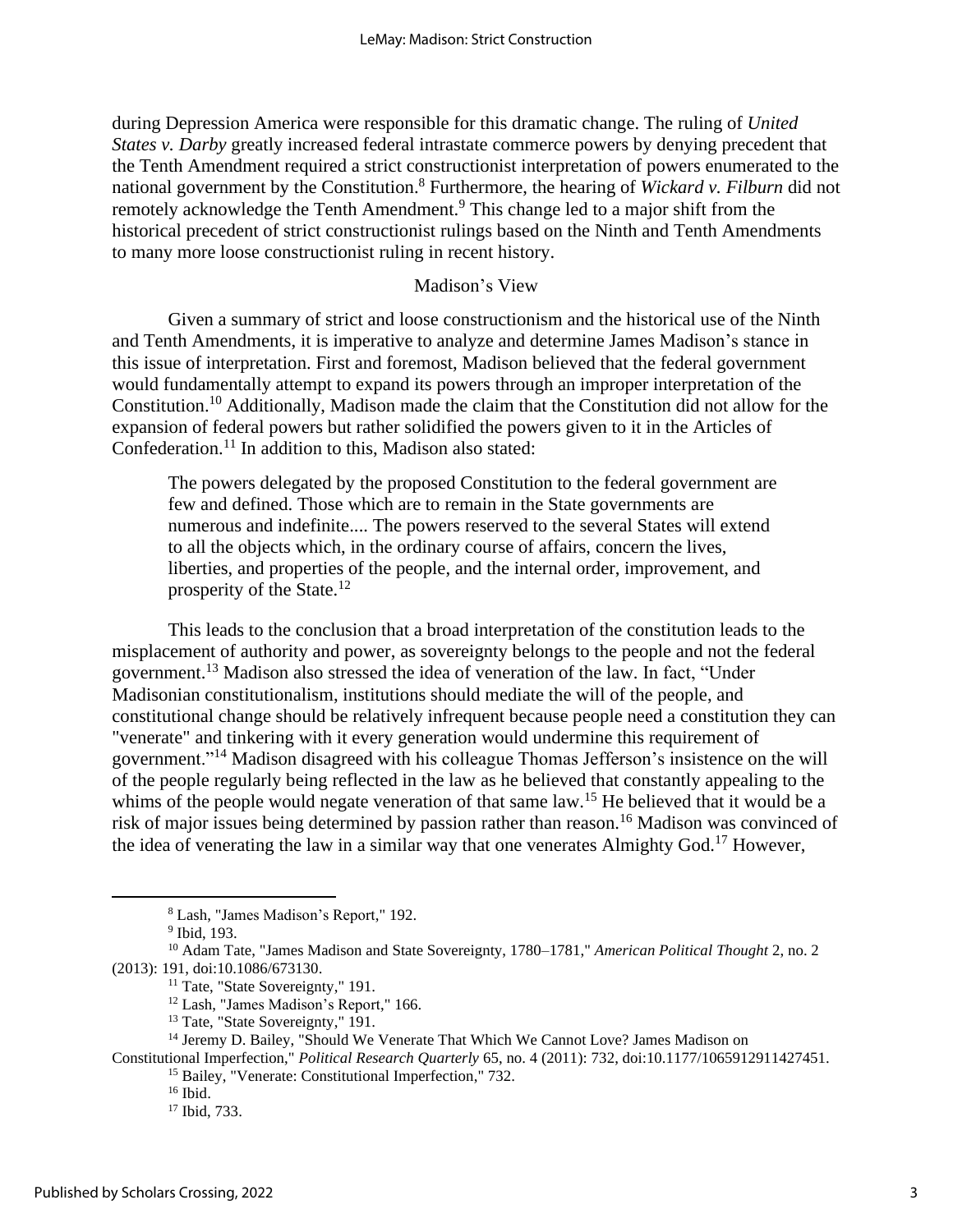despite his dedication to veneration of the law, Madison did support a process of amendment.<sup>18</sup> This was due to the fact that he recognized that it was possible for a constitution to be flawed and should thus be able to be changed when necessary.<sup>19</sup> Finally, Madison stressed the importance of the meaning of the language used in the law in order to prevent misinterpretation.<sup>20</sup>

Having drafted both the Ninth and Tenth amendments, Madison naturally formulated opinions surrounding them. Madison interpreted both amendments as power-restraining in regard to the federal government.<sup>21</sup> He also spoke out against the establishment of the national bank as a broad view of federal power and against the Ninth and Tenth Amendments.<sup>22</sup> In fact, Madison's interpretation of the Ninth Amendment was utilized to promote strict constructionism by Supreme Court Justice Joseph Story.<sup>23</sup> Finally, according to Madison, the purpose of the Ninth Amendment was to prevent the federal government from expanding upon the powers already enumerated to it by the Constitution.<sup>24</sup>

# Conclusion

With the analysis of Madison's given, it is possible to yield a conclusion on Madison's stance on the proper interpretation of the Constitution. Madison's political philosophy and beliefs reflected many elements of strict constructionism such as his respect and interpretation of the Constitution. Additionally, Madison's interpretation of the function of both the Ninth and Tenth Amendments was also reflective of a strict constructionist. In conclusion, it is completely logical and apparent to consider James Madison a strict constructionist.

# **Biblical Analysis**

With the necessary research conducted, it is imperative to provide a Biblical analysis of Madison's strict constructionist views. The Apostle Paul wrote the words,

Let every person be subject to the governing authorities. For there is no authority except from God, and those that exist have been instituted by God. Therefore, whoever resists the authorities resists what God has appointed, and those who resist will incur judgment. For rulers are not a terror to good conduct, but to bad. Would you have no fear of the one who is in authority? Then do what is good, and you will receive his approval, for he is God's servant for your good. But if you do wrong, be afraid, for he does not bear the sword in vain. For he is the servant of God, an avenger who carries out God's wrath on the wrongdoer. Therefore, one

<sup>18</sup> Bailey, "Venerate: Constitutional Imperfection," 735.

<sup>19</sup> Ibid, 736.

<sup>20</sup> David T. Konig, "James Madison and Common-Law Constitutionalism," *Law and History Review* 28, no. 2 (2010): 514, doi:10.1017/s0738248010000076.

<sup>21</sup> Lash, "James Madison's Report," 175.

 $22$  Ibid.

<sup>23</sup> Ibid, 177.

<sup>24</sup> Kurt T. Lash, "The Lost Original Meaning of the Ninth Amendment," *Texas Law Review* 83, no. 2 (December 2004): 399, http://ezproxy.liberty.edu/login?qurl=https%3A%2F%2Fwww.proquest.com%2Fscholarlyjournals%2Flost-original-meaning-ninth-amendment%2Fdocview%2F203664054%2Fse-2%3Faccountid%3D12085.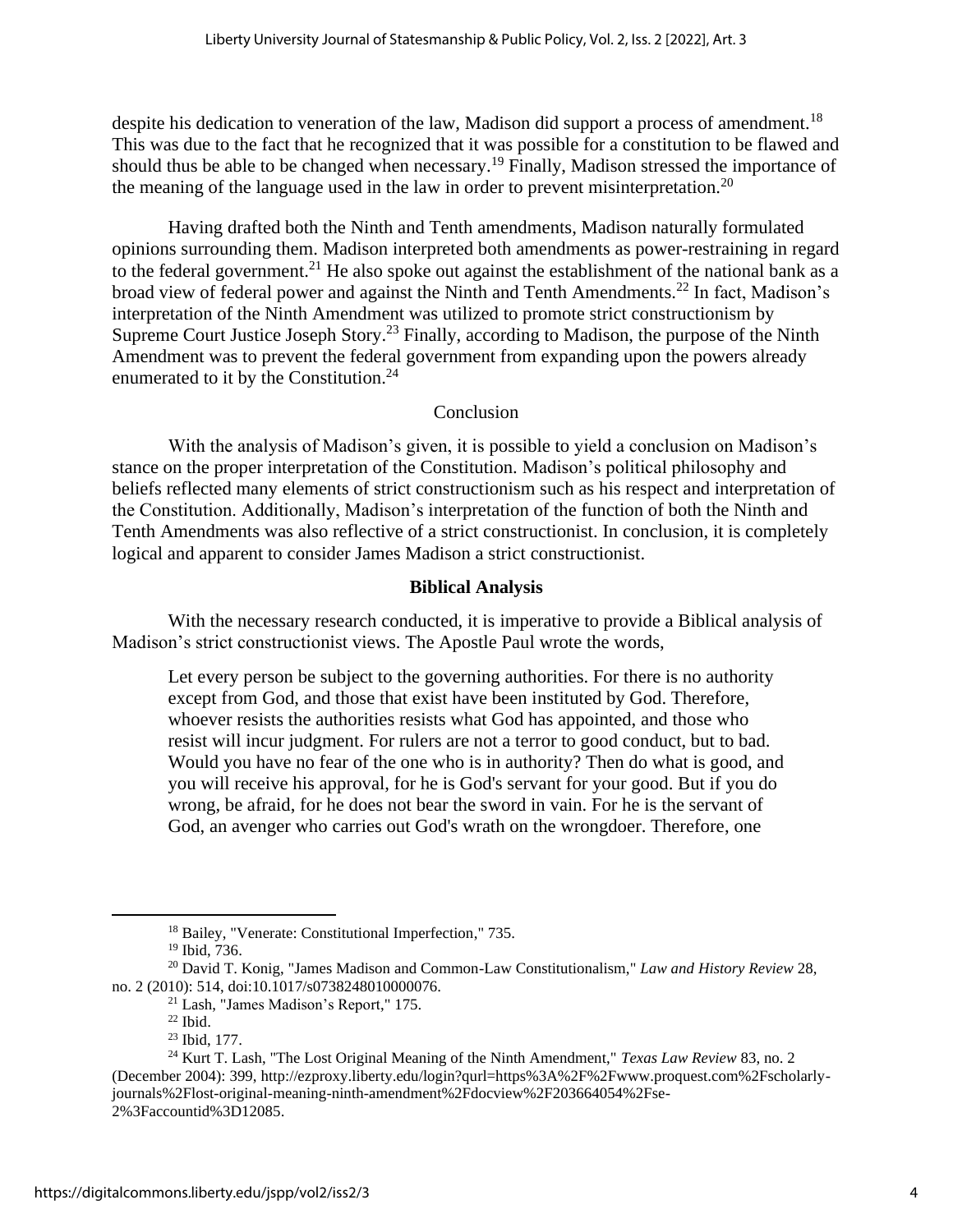must be in subjection, not only to avoid God's wrath but also for the sake of conscience.<sup>25</sup>

One of the points exhibited in this passage is respect for the law, even the laws of man. Therefore, it should be assumed that God considers obedience to the human authority and laws seriously. In addition to this, the Apostle John wrote that, "And this is love, that we walk according to his commandments; this is the commandment, just as you have heard from the beginning, so that you should walk in it."<sup>26</sup> This passage reflects that obedience to God's commands is an act of love towards him. While these passages do not explicitly state that a strict constructionist interpretation and veneration of the Constitution is morally righteous, it does show that laws and commands, especially when they are from God, are to be taken seriously. Additionally, it can be logically assumed that it is necessary to correctly understand a command or law to properly obey it.

## **Conclusion**

Finally, given the extensive research exhibited, it is clear on which side of the interpretation James Madison falls. An analysis of his political beliefs points firmly towards that of Strict constructionism. Additionally, his opinions on the matter of Constitutional interpretation appear to line up Biblically. All these factors point to the principle that a proper understanding of the law and a respect of that same law are necessary for good laws to remain in existence, which is why the United States continues to be a bastion of liberty and rights to this day.

 $25$  Rom. 13:1-5 <sup>26</sup> 2 John 1:6